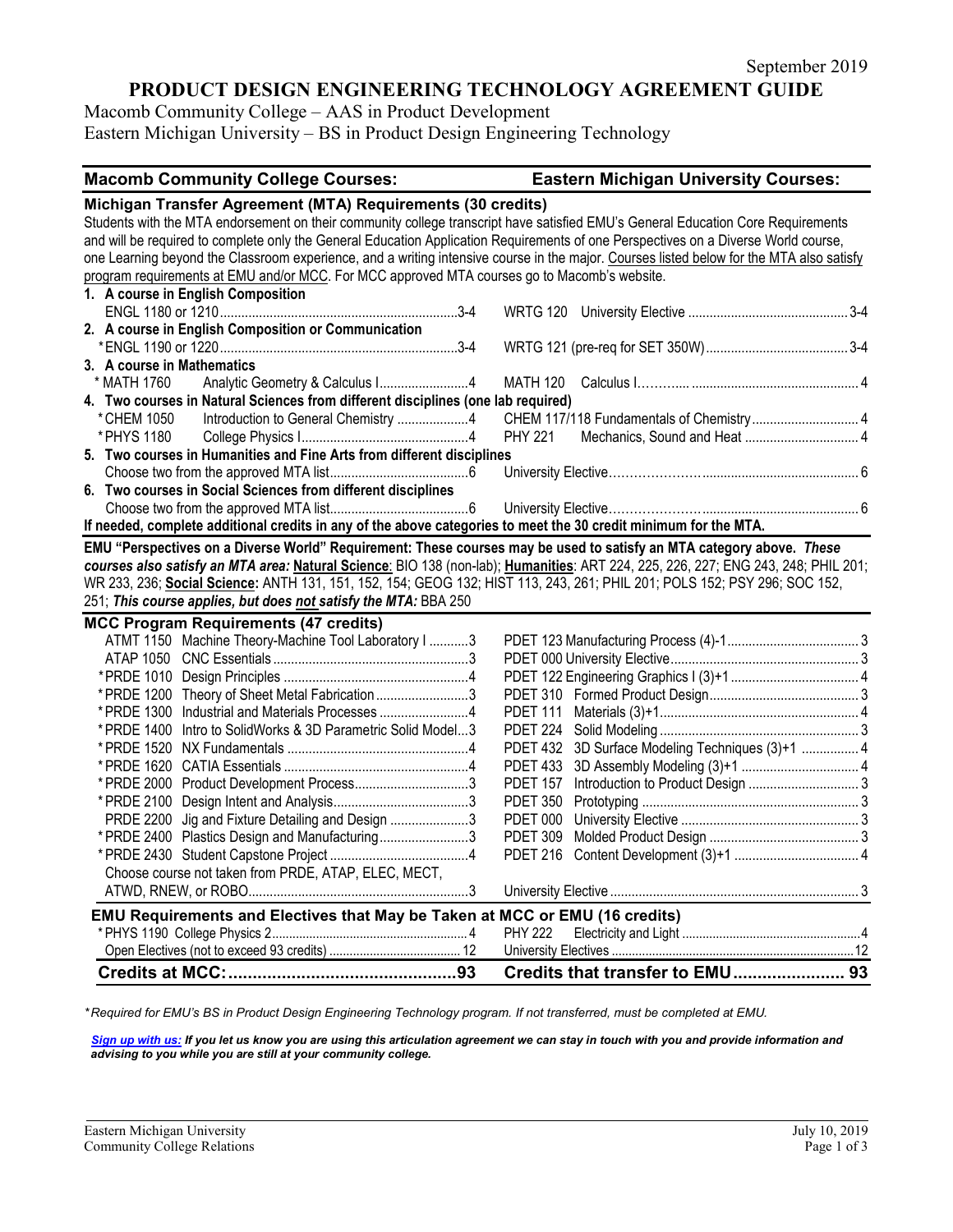# **PRODUCT DESIGN ENGINEERING TECHNOLOGY AGREEMENT GUIDE**

Macomb Community College – AAS in Product Development Eastern Michigan University – BS in Product Design Engineering Technology

## **Completion of the BS in Product Design Engineering Technology Program at EMU**

|                 | <b>Major Requirements</b><br>(31 credits)          |  |
|-----------------|----------------------------------------------------|--|
| <b>PDET 156</b> | Teamwork in Product Design & Development.3         |  |
| <b>PDET 212</b> | Molding Materials and Processes3                   |  |
| <b>PDET 220</b> | Geometric Dimensioning & Tolerancing3              |  |
| <b>PDET 325</b> | Applied Statics and Strength of Materials4         |  |
| <b>PDET 331</b> | Product Data Management3                           |  |
| <b>PDET 491</b> |                                                    |  |
| <b>PDET 492</b> | Product Realization Studio 3                       |  |
| QUAL 320        |                                                    |  |
| 1 SET 350W      | Engineering Communication 3                        |  |
|                 |                                                    |  |
|                 | MET 430 Computer Aided Engineering (3)             |  |
|                 | PDET 380 Engineering Cost Estimating (3)           |  |
|                 | <sup>2</sup> PDET 387L4Co-op in Product Design (3) |  |

## **Learning Beyond the Classroom Requirement**

EMU requires one Learning Beyond the Classroom experience to be completed at EMU. PDET 387L4 meets this requirement.

**Sample Sequence for Completing the Program**

| <b>Fall Semester</b> |                                            | $(13 \text{ credits})$ |
|----------------------|--------------------------------------------|------------------------|
|                      |                                            |                        |
|                      | PDET 325 F, pre-req: PHY 221 and MATH 1204 |                        |
|                      |                                            |                        |
|                      |                                            |                        |

## **Winter Semester (12 credits)**

| .                                                  |
|----------------------------------------------------|
| PDET 212 W, pre-req: PDET 111 and 1233             |
|                                                    |
| PDET 491 W, pre-req: PDET 220,325,331,350,432,4333 |
|                                                    |
|                                                    |

#### **Fall Semester (6 credits)**

| PDET 492 F, pre-req: PDET 220, 309, 310; QUAL 3203 |  |
|----------------------------------------------------|--|
|                                                    |  |
| MET 430 Computer Aided Engineering (3) F, W        |  |
| PDET 380 Engineering Cost Estimating (3) W         |  |
| PDET 387L4Co-op in Product Design (3)              |  |

*<sup>1</sup> Satisfies EMU's Writing Intensive Requirement.*

*<sup>2</sup> Satisfies EMU's Learning Beyond the Classroom Requirement.*

*Note: If sufficient credits aren't transferred, additional credits must be completed to meet the 124 credits required for graduation.*